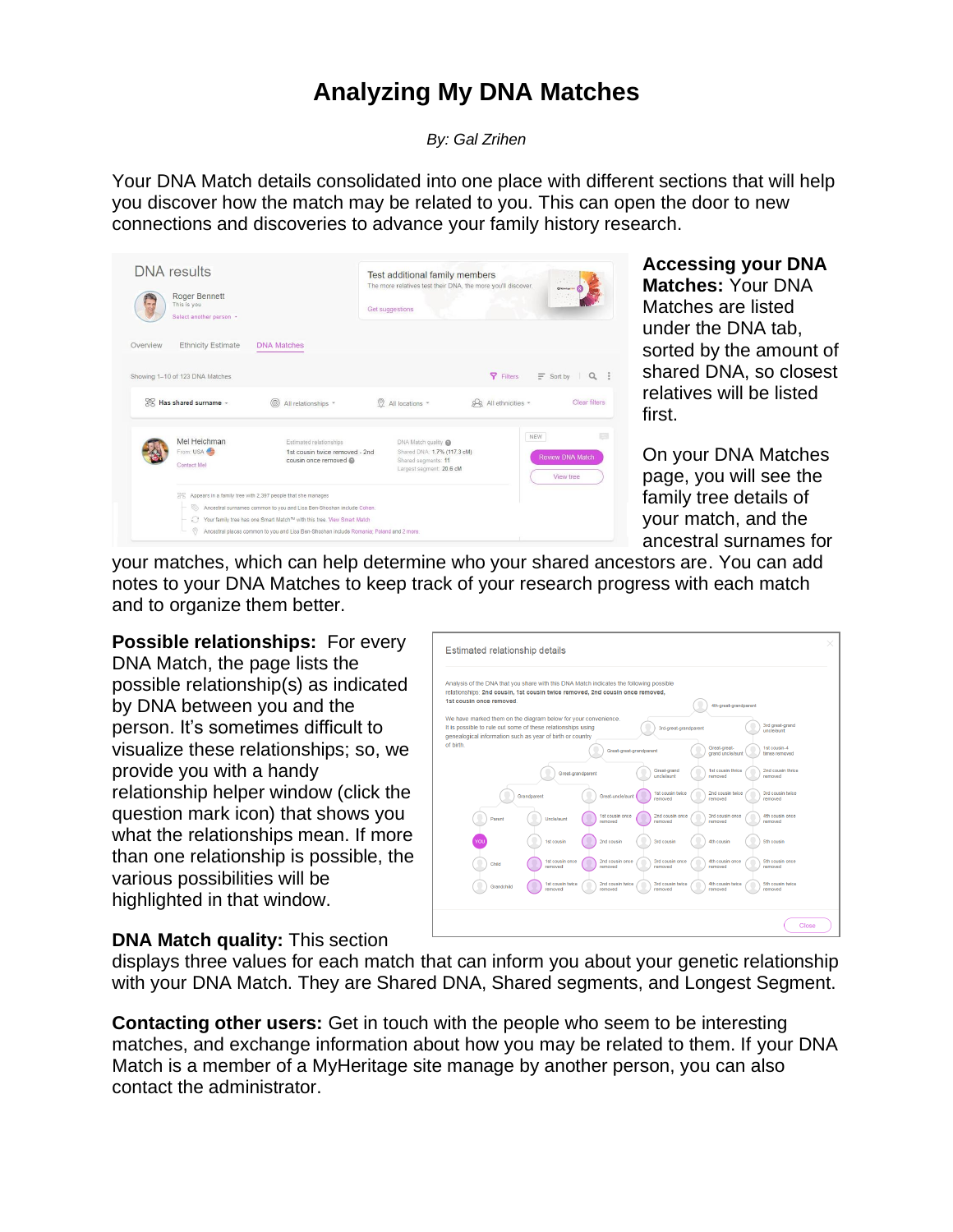On the DNA Matches list, you can click the "Review match" button in the bottom right corner of any of your matches to view relevant data about the match, combining information from DNA and family trees. It is displayed in an easy to use side-by-side comparison.

**Theory of Family Relativity™**: This revolutionary technology saves you dozens of hours of research by synthesizing billions of data points to craft multiple theories about how you and your DNA Matches might be related. This feature presents genealogical theories that may explain how you're related to a DNA Match. Each Theory of Family Relativity™ is created by connecting billions of tree profiles and historical records on MyHeritage.



**Smart Matches™:** MyHeritage technology that matches people in your tree with people in other trees. If you share a percentage of DNA with someone, and your trees also have Smart Matches, it increases the likelihood that you are related and makes it easier for you to understand how you are related.

**Shared Ancestral Surnames**: These are the surnames of your direct ancestors and the direct ancestors of your DNA Match, which are retrieved from your family trees on MyHeritage. If you and a DNA Match have shared ancestral surnames, this section will show the ancestral surnames you have in common going back 10 generations.

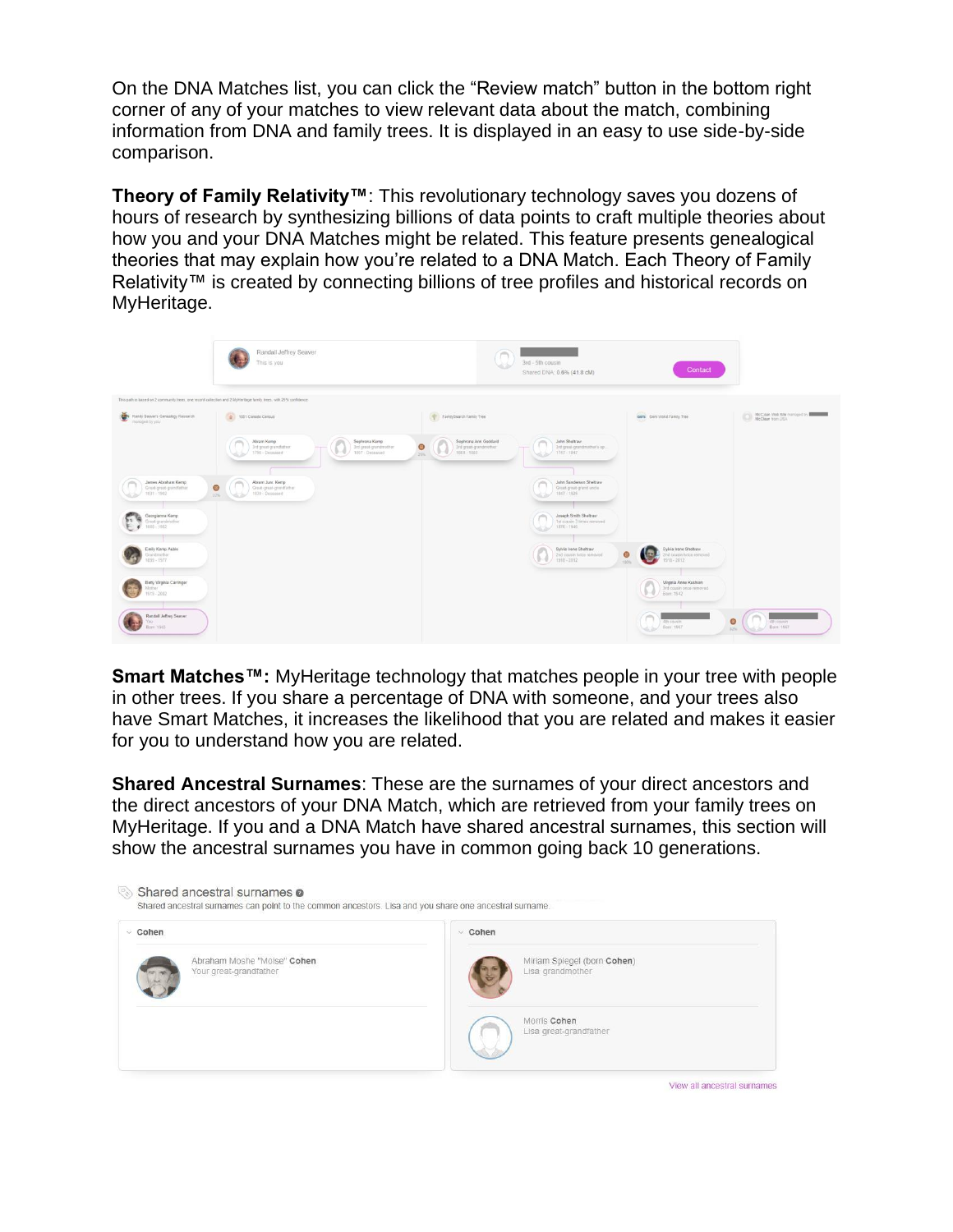**Shared Ancestral Places**: Shared Ancestral Places refer to towns, countries, or U.S. states that appear in your family tree as well as in the family trees of your DNA Matches, where birth or death events of your ancestors (and those of your DNA Matches' ancestors) took place. These places are identified going back up to 10 generations and can play a vital role in family history research.



**Shared DNA Matches**: Shared DNA Matches are people who share DNA with both you and your DNA Match, meaning both of you have the same person in your list of DNA Matches. This is another way of increasing the confidence in your DNA Match and helps you learn which side of the family your DNA Match is on. In this section, the name of each Shared DNA Match is clickable and allows you to go to the DNA Match Review page for that specific match.

| Estimated relationship to you            | Shared match              | Estimated relationship to Gabrielle Hansen                  |
|------------------------------------------|---------------------------|-------------------------------------------------------------|
| 1st cousin twice<br>removed - 4th cousin | $0.9\%$ (66.0 cM)         | 1.2% (86.8 cM)<br>1st cousin twice<br>removed - 4th cousin  |
|                                          | <b>Catherine Braswell</b> |                                                             |
| 1st cousin twice                         | $0.6\%$ (42.9 cM)         | 1st cousin twice<br>1.4% (104.4 cM)<br>removed - 3rd cousin |

**Pedigree Charts**: Pedigree Charts show the main individual and their direct line of ancestors, i.e., parents, grandparents, great-grandparents, etc. The Pedigree Chart section shows your match's direct ancestors in one tab and shows your own pedigree chart in an adjacent tab. Women appear in the Pedigree Chart with their maiden names.